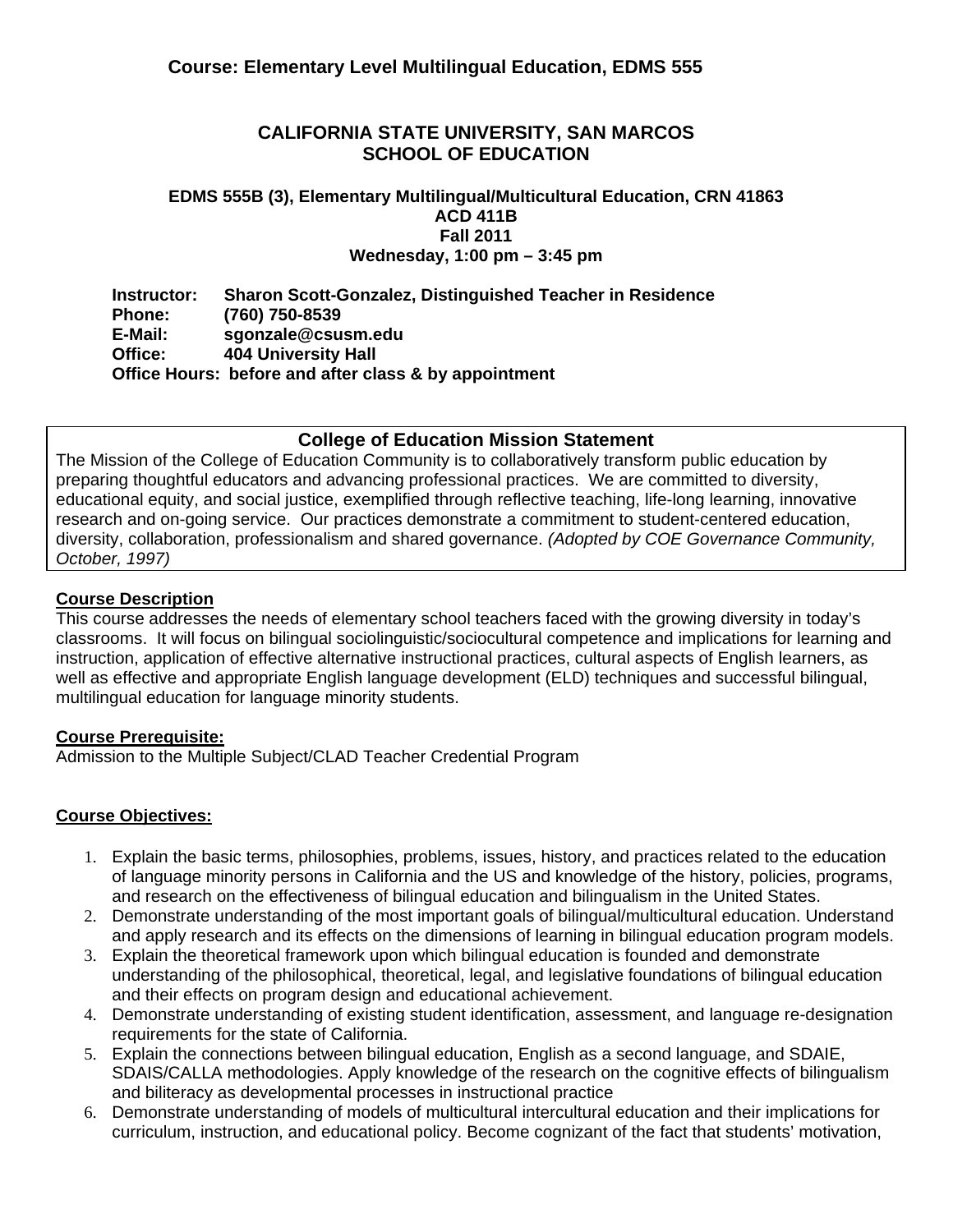community. participation, and achievement are influenced by an intercultural classroom climate and school

- *Policy of the State of California* 7. Gain knowledge and understanding pertaining to similarities and differences between, contributions of, exchanges between, and varying perspectives of the populations referenced in *the Non- Discrimination*
- among languages. 8. Demonstrate knowledge of the transferability between primary and target language with the understanding that the level of transferability is affected by the level of compatibility and may vary
- resource. 9. Promote authentic parental participation that includes learning about school systems, assuming leadership roles and affecting policy and understanding of the family as a primary language and cultural

# **Required Texts:**

Echevarria, J., Vogt, M., and Short, D. (2008). *Making Content Comprehensible for English Language Learners: The*  SIOP Model, 3<sup>rd</sup> Edition. Boston, MA: Allyn and Bacon.

English-Language Development Standards for California Public Schools K-12 (You can download the ELD standards from the CDE website (www.cde.ca.gov).

Moodle – Assigned articles

# **Authorization to Teach English Learners**

This credential program has been specifically designed to prepare teachers for the diversity of languages often encountered in California public school classrooms. The authorization to teach English learners is met through the infusion of content and experiences within the credential program, as well as additional coursework. Students successfully completing the program receive a credential with authorization to teach English learners. (*Approved by CCTC in SB2042 Program Standards – August 2002*).

# **Student Learning Outcomes**

### **Teacher Performance Expectation (TPE) Competencies:**

The course objectives, assignments, and assessments have been aligned with the CTC standards for the Multiple and Single Subject(s) Credential. This course is designed to help teachers develop the skills, knowledge, and attitudes necessary to assist schools and district in implementing effective programs for all students. The successful candidate will be able to merge theory and practice in order to realize a comprehensive and extensive educational program for all students. The following TPE is addressed in this course:

### **TPE 15**: **Social Justice and Equity**

- Valuing socially equitable teaching, learning, and schooling in a variety of organizational settings
- Incorporating pluralism and divergent perspectives on educating diverse students
- Democratizing public education to achieve social justice and equity

### **California Teacher Performance Assessment (CalTPA)**

system of teacher performance assessment (TPA), to be embedded in the credential program of preparation.<br>At CSUSM this assessment system is called the CalTPA or the TPA for short. Beginning July 1, 2008 all California credential candidates must successfully complete a state-approved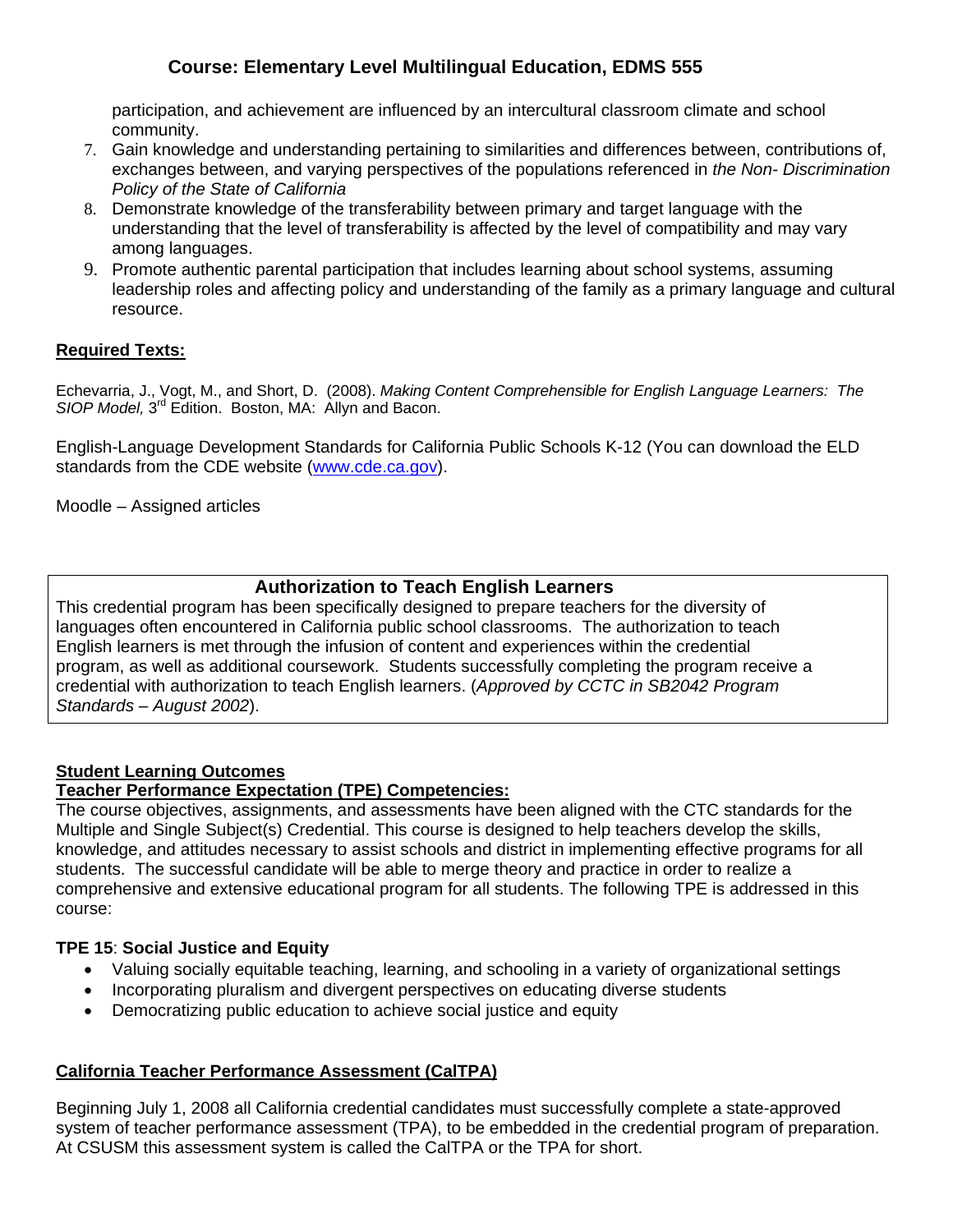To assist your successful completion of the TPA, a series of informational seminars are offered over the course of the program. TPA related questions and logistical concerns are to be addressed during the seminars. Your attendance to TPA seminars will greatly contribute to your success on the assessment.

Additionally, SoE classes use common pedagogical language, lesson plans (lesson designs), and unit plans (unit designs) in order to support and ensure your success on the TPA and more importantly in your credential program.

The CalTPA Candidate Handbook, TPA seminar schedule, and other TPA support materials can be found on the SoE website: http://www.csusm.edu/education/CalTPA/ProgramMaterialsTPA.html

## **School of Education Attendance Policy**

 circumstances, s/he should contact the instructor as soon as possible. *(Adopted by the COE Governance*  Due to the dynamic and interactive nature of courses in the School of Education, all students are expected to attend all classes and participate actively. At a minimum, students must attend more than 80% of class time, or s/he may not receive a passing grade for the course at the discretion of the instructor. **Individual instructors may adopt more stringent attendance requirements**. Should the student have extenuating *Community, December, 1997).* 

### **Students with Disabilities Requiring Reasonable Accommodations**

Students with disabilities who require reasonable accommodations must be approved for services by providing appropriate and recent documentation to the Office of Disable Student Services (DSS). This office is located in Craven Hall 4300, and can be contacted by phone at (760) 750-4905, or TTY (760) 750-4909. Students authorized by DSS to receive reasonable accommodations should meet with their instructor during office hours or, in order to ensure confidentiality, in a more private setting.

# **Course Requirements:**

| • Attendance, Participation, & Professional Disposition | 14 | points |
|---------------------------------------------------------|----|--------|
| • ELL/Immigrant interview                               | 20 | points |
| • ELD / SIOP Lesson Observation & Write-up              | 15 | points |
| • CAT SIOP Lesson Designs                               | 25 | points |
| • Reflective Statements: TPE 15                         | 5  | points |
| • Reading Response (4 points each)                      | 16 | points |
| • Multicultural Literature Annotation                   | 5  | points |
|                                                         |    |        |

### **ASSIGNMENT DESCRIPTIONS**

### **1. Attendance, Professional Disposition, and Class Participation 14 points**

First is the expectation that you will attend all class sessions prepared to actively participate in class activities, group and individual sharing, and discussions on various topics and assigned reading**. Points will be deducted for each full day absence and for arriving late or leaving early.** 

**For this class, students missing more than one class session cannot earn an A or A-. Students missing more than two class sessions cannot earn a B or B+. Students missing more than two classes cannot earn a C+. Arriving late or leaving early by more than 20 minutes counts as an absence. Notifying the instructor does not constitute an excuse. All assignments must be turned in on due date even in case of an absence.**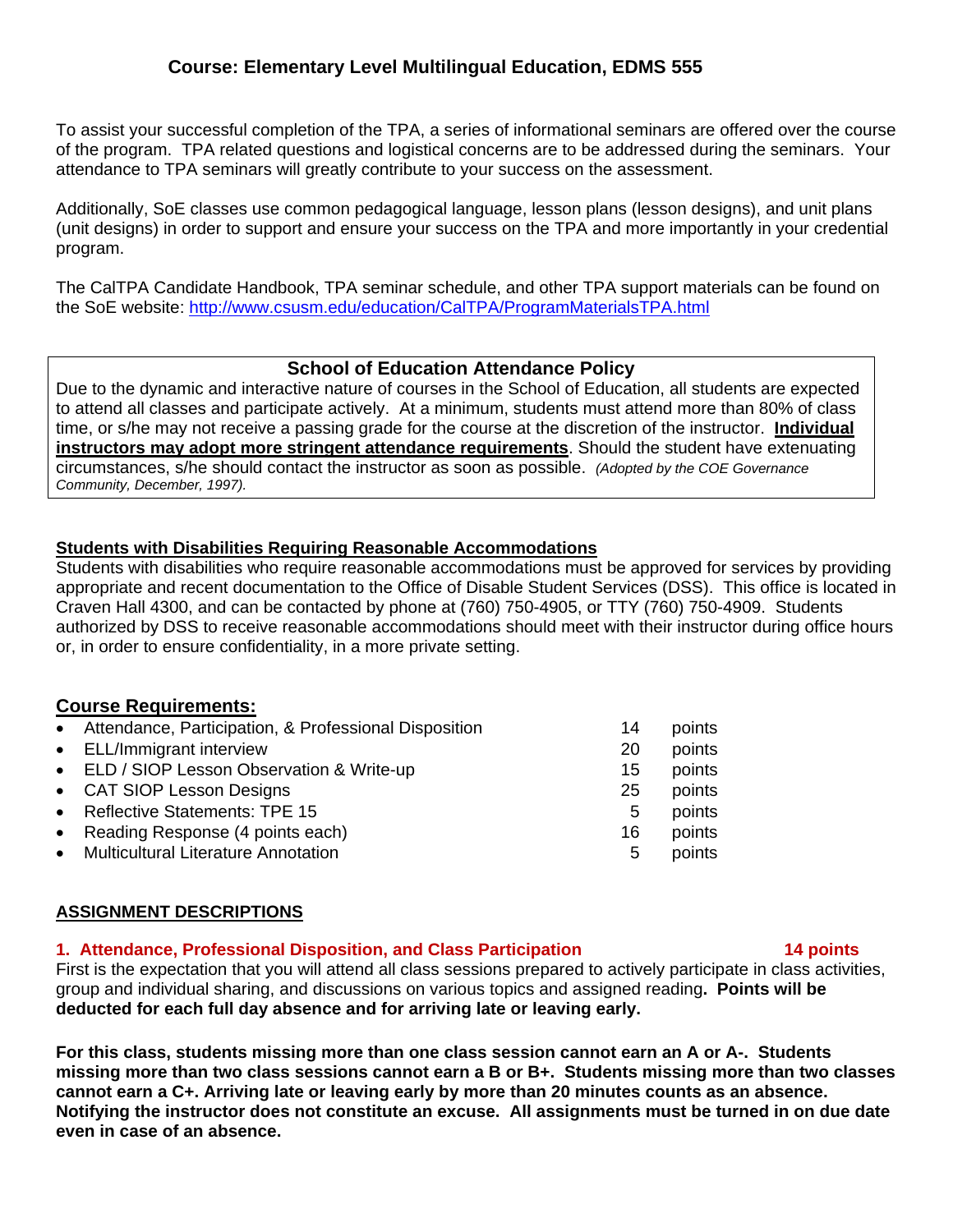Professional, credentialed educators are evaluated on "performance of non-instructional duties and responsibilities" by their administrators. Punctuality, attendance, collaboration with colleagues, and professionalism fall under this category. Your professional disposition is related to how you conduct yourself in class and at a school site. Please communicate any attendance issues directly with the instructor. Please see the description below and the CSUSM College of Education's Mission Statement for guidelines.

#### **Students will engage in active learning each class session, and will be expected to actively participate, collaborate, and demonstrate professionalism at all times.**

- Do you participate in class discussions productively, sharing your knowledge and understandings?
- Do you interact productively with your peers, taking on a variety of roles (leader, follower, etc.)?
- Do you contribute appropriately to group work—do you "do your share"?
- Are you able to accept others' opinions? Are you supportive of others' ideas?
- Do you support your peers during their presentations?
- Can you monitor and adjust your participation to allow for others' ideas to be heard?
- Do you show a positive attitude and disposition towards teaching all students?
- Do you exhibit professional behavior at all times and display a "can do" attitude

#### **CSUSM School of Education Professional Dispositions**

The California State University San Marcos School of Education fosters the development of the following professional dispositions among our candidates. Candidates increasingly reflect these dispositions in their work with students, families, and communities.

- **Social Justice and Equity:** Candidates appreciate the languages, communities, and experiences learners bring to the classroom. Candidates advocate for and support marginalized communities and individuals.
- **Collaboration:** Candidates learn and practice the skills of collaboration in their coursework and use them in their professional interactions with students, colleagues, parents, caregivers and those in the wider community.
- **Critical Thinking:** Candidates analyze various professional contexts, resulting in more informed decision making about professional practice.
- **Professional Ethics:** Candidates learn to make and act on well-reasoned, principled judgments.
- **Reflective Teaching and Learning:** Candidates critically review their professional practice and the impact it has on student success.
- experiences throughout their career. **Life-Long Learning:** Candidates are committed to actively seeking new knowledge, skills and

#### 2. **ELL/Immigrant Interview 20 points**

The purpose of this assignment is to better understand the life of an English language learner and/or immigrant living in our country. You will interview an individual who has learned or is learning English as a second language. This adult person can be a fellow student, someone you know, or someone you seek out. Through the interview process, you will find out how the person has acquired or is acquiring English and any Challenges and/or successes faced by immigrants as they learn a new language and culture. Guideline for the interview questions and a rubric for scoring this assignment will be shared in class. Assignment will be submitted in class; length 2-3 pages maximum. More information on the criteria and expectations of this assignment will be explained in detail in class.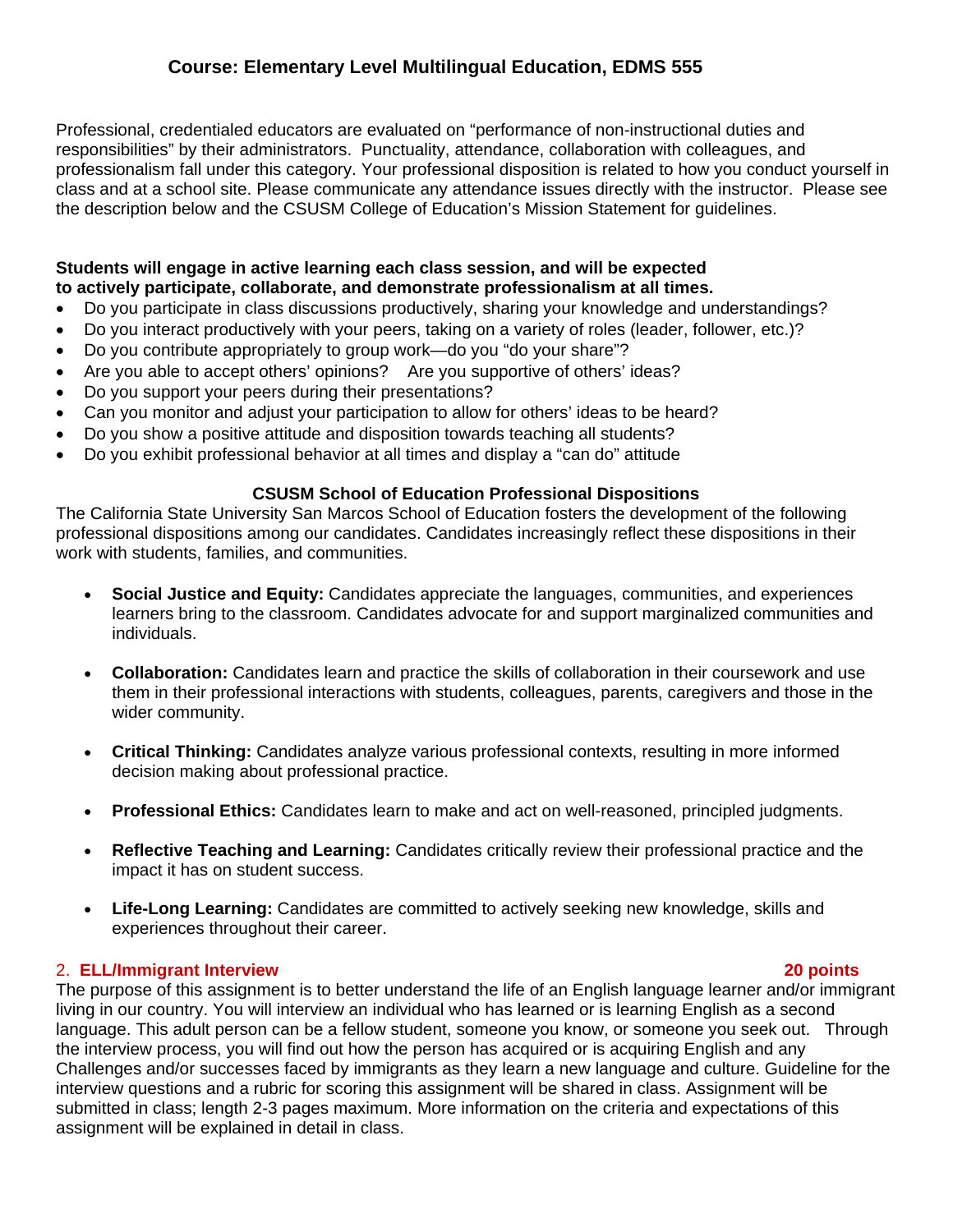# **3. ELD / SIOP Lesson Observation & Write-up 15 points**

The purpose of this assignment is for you to see instruction for English Language Learners in action and to observe the strategies teachers implement during instruction, as well as the engagement and interaction of all the students. Detailed instructions and a 'check-list for this observation, as well as a rubric for scoring this assignment will be shared in class. Assignment will be submitted to Moodle and brought to class; length 2-3 pages maximum.

# **4. Critical Assessment Task**

# **Social Justice and Equity Multicultural Lesson Design 25 points**

The purpose of this assignment is to provide differentiated instruction with the sound methodologies, principles, and strategies appropriate for English language learners at 3 different language proficiency levels using the TPA Lesson Design Template. Use the best practices methodologies and pedagogy for English Learners as you design instructional experiences for your students. Your lesson design will contain:

- Content objective and language objective, posted and explained to students
- Evidence of Lesson Preparation
- Evidence of Building Background
- Evidence of Comprehensible Input
- Evidence of Learning, Scaffolding, and Questioning Strategies
- Evidence of Student Interaction
- Evidence of hands on practice and application of new learning
- Evidence thoughtful lesson delivery
- Evidence of Review and Assessment

You may work in a group of 2 to 3 students to create a SIOP Lesson Design that integrates with language arts or mathematics. Together you will collaborate to select a grade level and content area using the Lesson Design Template. The completed lesson design will be color-coded (by highlighting or changing font colors) to highlight the different components of the Sheltered Instruction Observation Protocol (SIOP). The completed assignment will include a color-coding key, lesson design including differentiation grid for a beginning, intermediate and advanced English learner, social justice and equity rationale, statement of participation, supplementary materials and a bibliography.

# **Statement of Participation and Rationale**

Attached to your lesson design will be a Social *Justice and Equity Rationale (*at least one very complete paragraph) that explains how your assignment promotes social justice and equity in your classroom. Each individual in the group should write a paragraph describing each member of the group's participation and contributions to the completed project

Please include an appendix of any supplementary materials you designed or borrowed including black line masters of graphic organizers, worksheets, or assessments. Remember to give credit where credit is due. This assignment and scoring rubric will be fully explained in class.

# **Lesson Presentations**

Each group will have 10 – 15 minutes to engage the class in either an overview of their lesson designs, or a particular component of their lesson.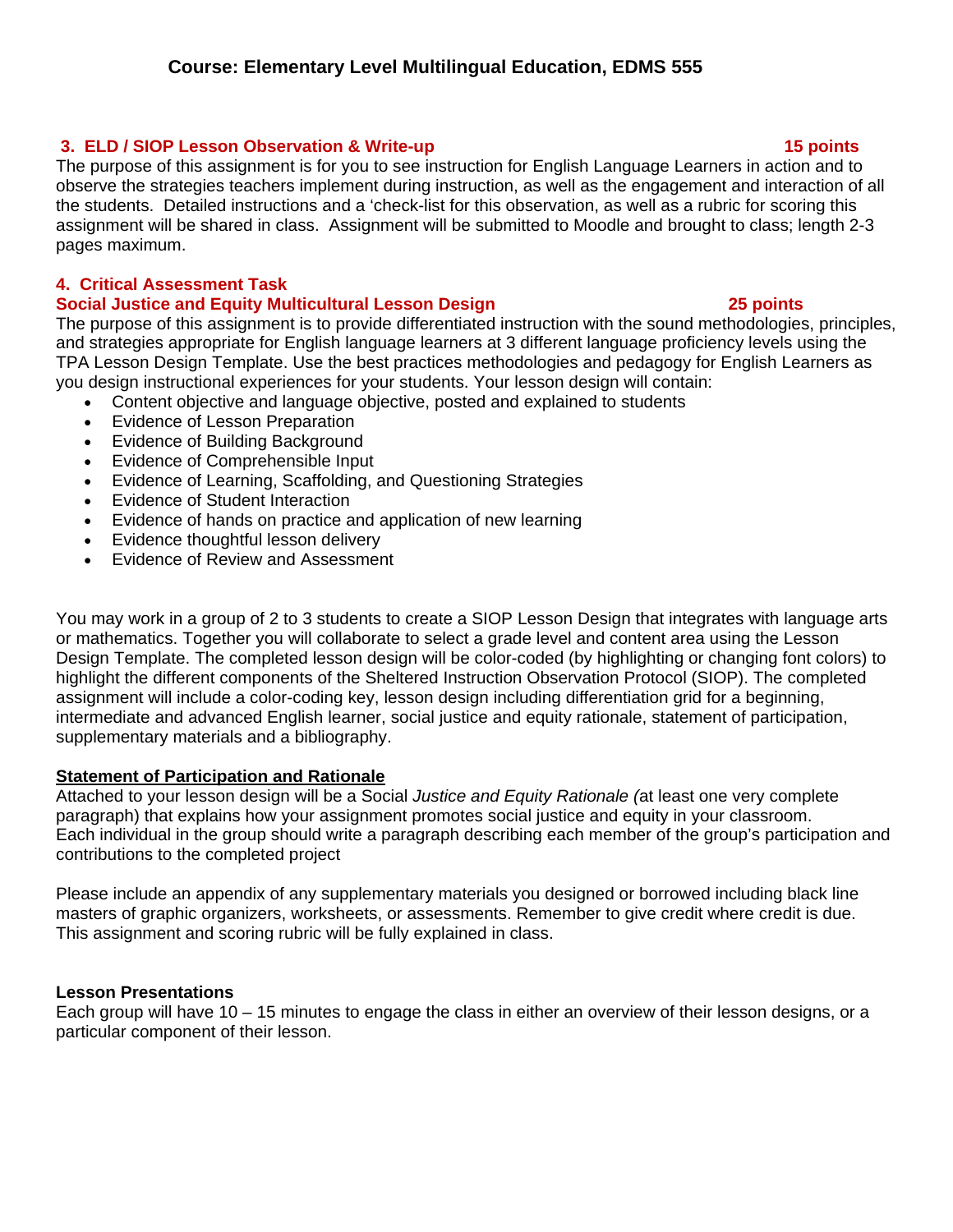| <b>Criteria</b>                                                       | <b>Developing</b>                                                                                                                                                                                                           | <b>Nearly</b><br><b>Meets</b>                                                                                                                                                                                                | <b>Meets</b>                                                                                                                                                                                                                                                                                                                                   | <b>Exceeds</b>                                                                                                                                                                                                                                                                                                                                                                                                       |
|-----------------------------------------------------------------------|-----------------------------------------------------------------------------------------------------------------------------------------------------------------------------------------------------------------------------|------------------------------------------------------------------------------------------------------------------------------------------------------------------------------------------------------------------------------|------------------------------------------------------------------------------------------------------------------------------------------------------------------------------------------------------------------------------------------------------------------------------------------------------------------------------------------------|----------------------------------------------------------------------------------------------------------------------------------------------------------------------------------------------------------------------------------------------------------------------------------------------------------------------------------------------------------------------------------------------------------------------|
| <b>SIOP/SDAIE</b><br><b>Lesson</b><br>Design                          | Candidates know and<br>can apply few of the<br>pedagogical theories,<br>principles, and<br>instructional practices<br>for English learners.<br>English learners do not<br>comprehend key<br>academic concepts<br>and ideas. | Candidates know<br>many pedagogical<br>theories, principles,<br>and instructional<br>practices for English<br>learners, but cannot<br>apply them in a<br>comprehensive<br>manner.                                            | Candidates know<br>and can apply<br>pedagogical<br>theories, principles,<br>and instructional<br>practices for<br>comprehensive<br>instruction of<br>English learners.                                                                                                                                                                         | Candidates know and<br>can apply pedagogical<br>theories, principles,<br>and instructional<br>practices for<br>comprehensive<br>instruction of <b>ALL</b><br>English learners.                                                                                                                                                                                                                                       |
| <b>TPE 15</b><br><b>Social</b><br><b>Justice and</b><br><b>Equity</b> | Candidates do not<br>address issues of<br>social justice and<br>equity in the<br>classroom, and<br>lessons are not<br>designed for students<br>from diverse<br>backgrounds.                                                 | Candidates know<br>many issues of<br>social justice and<br>equity, but lessons<br>do not include<br>instructional<br>practices for diverse<br>students and are not<br>grounded in theories<br>of multicultural<br>education. | Candidates know<br>and can apply<br>issues of social<br>justice and equity<br>in the classroom.<br>Lessons include<br>instructional<br>practices that are<br>grounded in<br>multicultural<br>education, and<br>provide equitable<br>outcomes for<br>students from<br>different linguistic,<br>cultural, social and<br>economic<br>backgrounds. | Candidates know and<br>apply issues of social<br>justice and equity in<br>their lessons. Lessons<br>apply instructional<br>strategies grounded in<br>theories, principles &<br>ideas of multicultural<br>education, ensure<br>equitable outcomes for<br>all students from<br>different backgrounds,<br>and are designed<br>collaboratively with<br>stakeholders<br>representing all<br>students in the<br>classroom. |

# **Critical Assessment Task, Social Justice and Equity Multicultural Literacy Designs - Scoring Rubric**

# **5. TPE 15 Reflective Statement 6 and 5 points 3 points 3 points 3 points 3 points 3 points 3 points 3 points 3 points 3 points 3 points 3 points 3 points 3 points 3 points 3 points 3 points 3 points 3 points 3 points 3 po**

### **Teacher Performance Expectation 15:**

#### **Social Justice and Equity**

Teacher candidates will be able to identify issues of social justice and equity in the classroom and can apply appropriate instructional strategies to ensure equal outcomes for diverse students. They will be familiar with ideas, definitions, and major theorists in the fields of multicultural education, social reconstruction, and democratic education. Pluralism and divergent perspectives on educating students will be the foundation of designing effective lessons and instructional practices for diverse students. Candidates will understand when and how to collaborate with others, especially curriculum specialists, community leaders, and parents on preparing relevant and appropriate instructional activities, curricular units, and school structures that would provide equitable outcomes for students from different linguistic, cultural, and social economic backgrounds.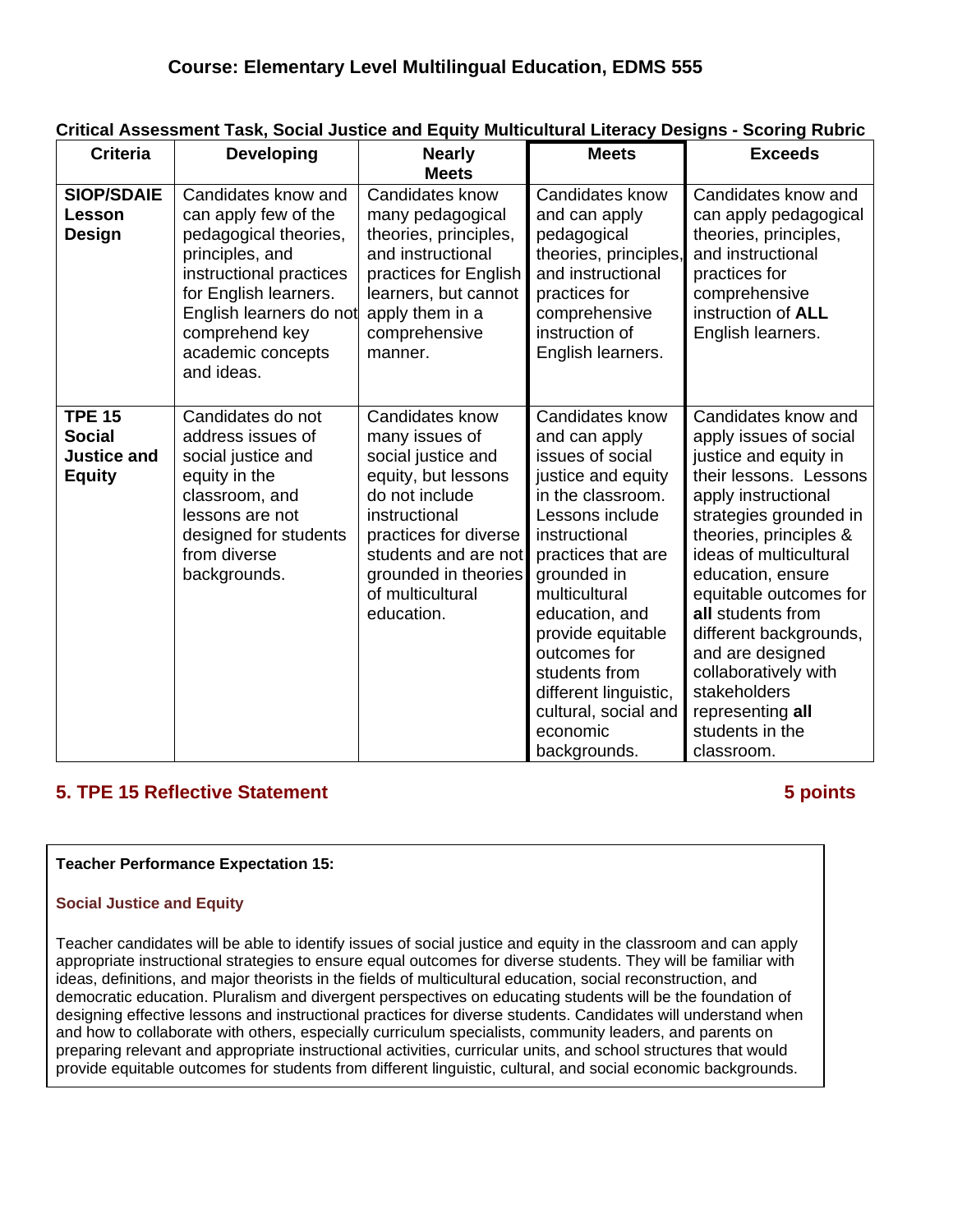# **Assignment Objective:**

Students will write a final reflection that demonstrates knowledge gained through meeting the objectives of this course relating to social justice and equity and themselves as future teachers:

# **Directions**

In this assignment you will reflect on your past learning and future career concerning creating a socially just and equitable environment for your students. Write a thoughtful, one or two-paragraph reflection on each of the three areas. Use the readings, (SIOP, Diaz-Rico) assignments, (EL/Immigrant Interview, ELD Lesson Observation, Social Justice and Equity Lesson Design) power points, discussions, and group activities as reference for your reflections. You may use this Word document for your answers. This reflection and any supporting artifacts should be included in your TPE notebook for Clinical Practice as evidence you have met TPE 15.

# **TPE 15 Social Justice and Equity Reflection Questions**

1. What do you consider the most important issue dealing with *social justice and equity* in the classroom that you will face as a new teacher? How, as a new teacher, will you respond to this challenge?

2. What ideas and strategies will you bring into your classroom to ensure a *socially just* environment and *equitable outcomes* for all students?

3. Describe how your experience learning, reading, and writing about issues of *social justice and equity* in education will help you be successful as a teacher. Speak to these four points:

- **a. Pedagogy**
- **b. Curriculum**
- **c. Collaboration**
- **d. Professional Development**

### 6. Reading Response (4 points each) 16 points

Reflections are based on the readings, discussed topics in class, and additional readings on Moodle.

Reading Reflections will be discussed at the beginning of the class session on which they are due, and **must**  include:

- A written analysis of the assigned topic that reflects understanding of the key concepts, including specific examples from the required readings.
- A reflection of the topic including connections that can be made between the topics and teaching English language learners, **with specific examples from student teaching experiences, school observations, or other personal experiences in diverse settings.**

# 7. Multicultural Literature Annotation 5 points

The purpose of this assignment is to practice evaluating and choosing children's' literature for your classroom with a critical eye towards creating a classroom library that positively reflects the culture and experiences of your students and their families. Be prepared to give a brief "book talk" to the class. This assignment will be modeled and explained in class.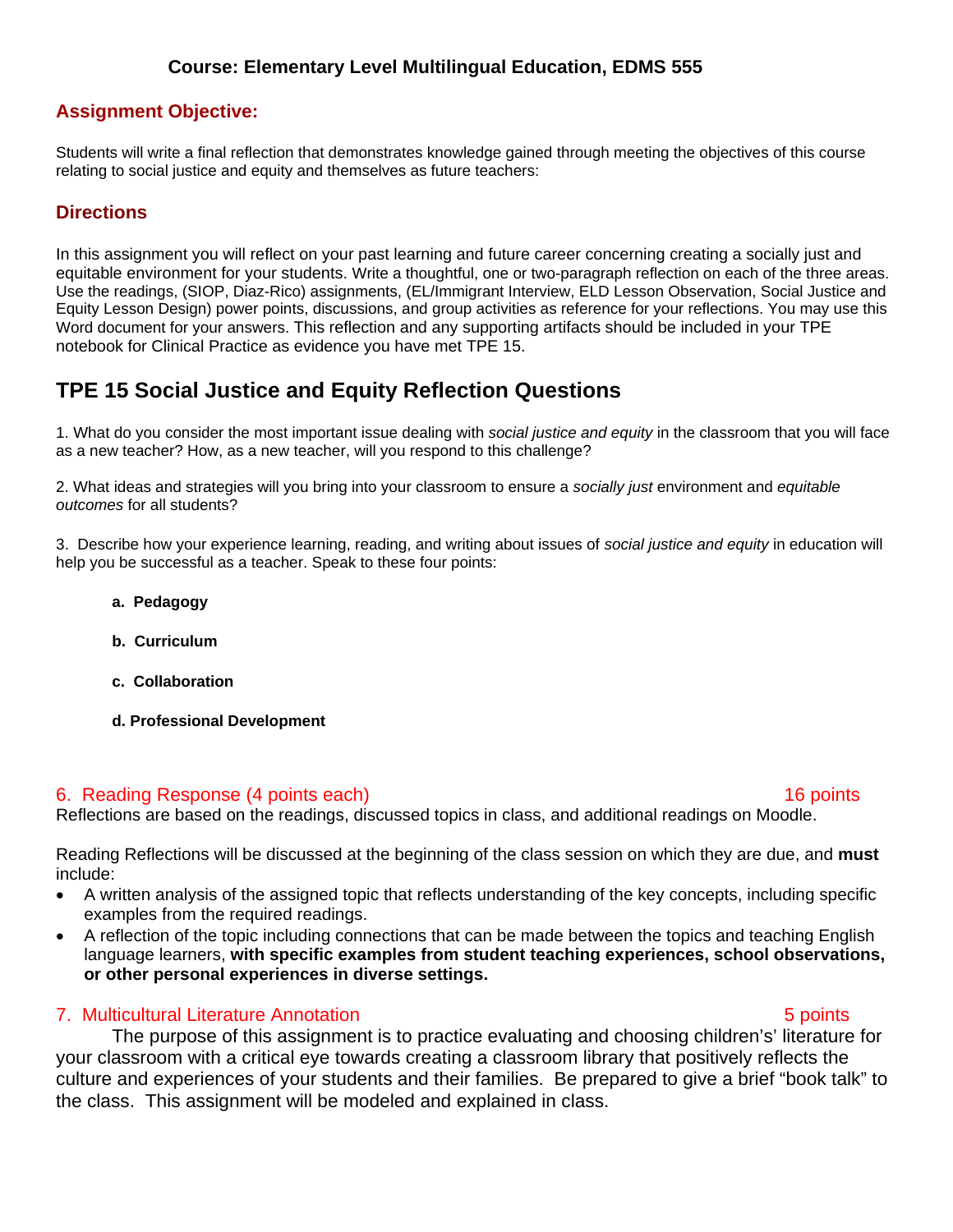### **Grading Standards**

In this class, all students begin with 100 points. Points will be deducted from your total, based on the quality of the work you turn in for each assignment.

 submitted as specified in class on the due date. **Assignments not submitted on due date will lose 10% of**  In addition, all students are expected to participate in class activities and demonstrate reflective learning. It is important that students are well prepared for course sessions by completing the readings and assignments scheduled before class meetings. Unless otherwise negotiated with the instructor, all assignments are to be **earned credit per day.** Assignments should be typed and double-spaced.

All work needs to be turned in to Moodle and a printed copy should be brought to class.

All assignments must be turned in no later than Friday, March 18th to receive credit.

The following grading scale will be used with the points students have remaining at the end of class:

| 93-100%A        |  |
|-----------------|--|
| 90-92%A-        |  |
| 88-89%B+        |  |
| 83-87%B         |  |
| 80-82%B-        |  |
| <u>75-79%C+</u> |  |
| 72-75C          |  |
|                 |  |
| $60 - 69\%$ D   |  |
| 59% and belowF  |  |

*Note: Students are reminded that the College requires completion of this course with a C+ or higher.* 

### **All University Writing Requirement:**

Writing requirements for this class will be met as described in the assignments above. Every course at the university, including this one, must have a writing requirement of at least 2500 words. TPA Assessment will count toward this requirement.

#### **CSUSM Academic Honesty Policy:**

"Students will be expected to adhere to standards of academic honesty and integrity, as outlined in the Student Academic Honesty Policy. All written work and oral presentation assignments must be original work. All ideas/materials that are borrowed from other sources must have appropriate references to the original sources. Any quoted material should give credit to the source and be punctuated with quotation marks.

Students are responsible for honest completion of their work including examinations. There will be no tolerance for infractions. If you believe there has been an infraction by someone in the class, please bring it to the instructor's attention. The instructor reserves the right to discipline any student for academic dishonesty in accordance with the general rules and regulations of the university. Disciplinary action may include the lowering of grades and/or the assignment of a failing grade for an exam, assignment, or the class as a whole."

Incidents of Academic Dishonesty will be reported to the Dean of Students. Sanctions at the University level may include suspension or expulsion from the University.

#### **Plagiarism:**

As an educator, it is expected that each student will do his/her own work, and contribute equally to group projects and processes. Plagiarism or cheating is unacceptable under any circumstances. If you are in doubt about whether your work is paraphrased or plagiarized see the Plagiarism Prevention for Students website http://library.csusm.edu/plagiarism/index.html. If there are questions about academic honesty, please consult the University catalog.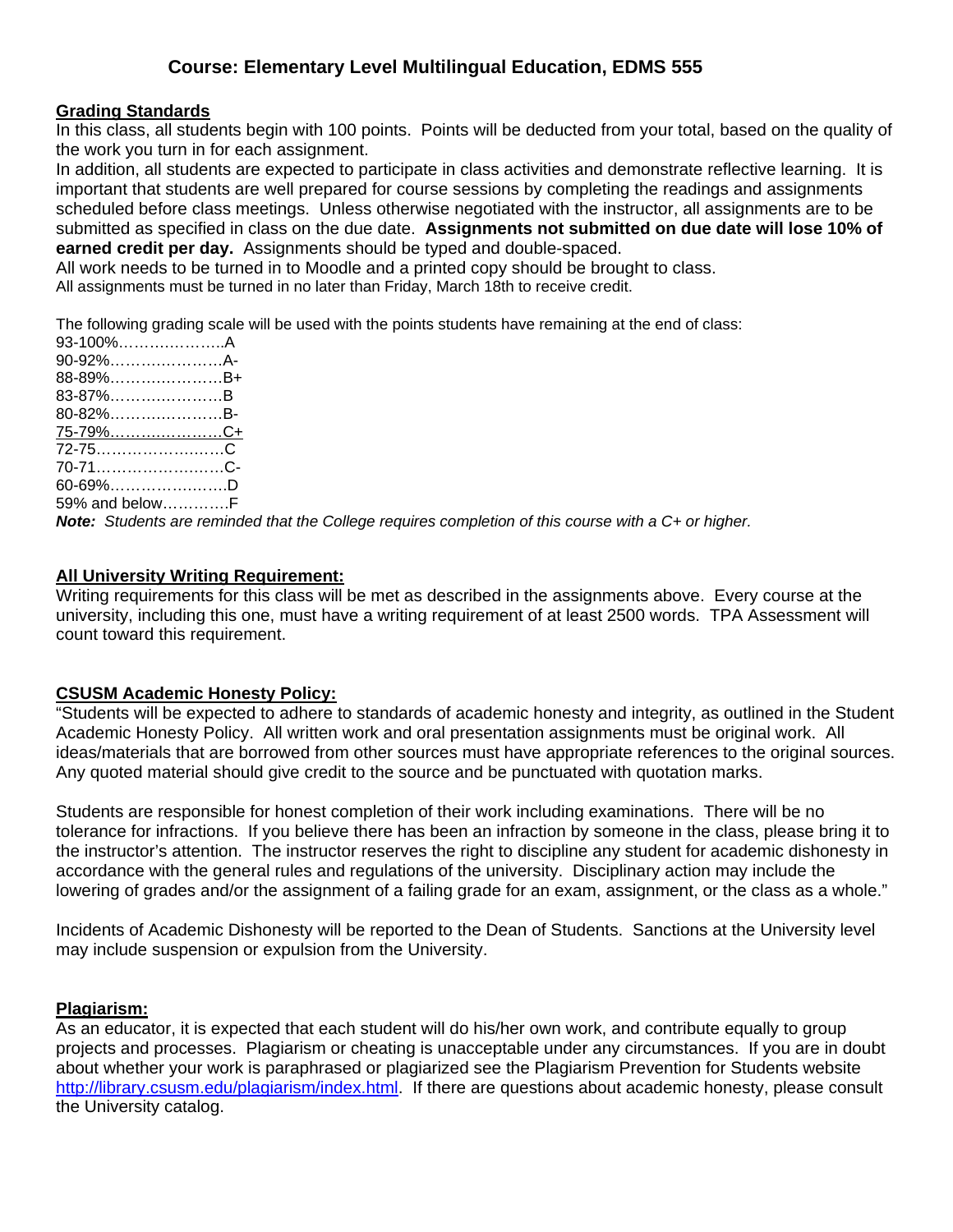## **Use of Technology:**

Students are expected to demonstrate competency in the use of various forms of technology (i.e. word processing, electronic mail, Moodle/Cougar Courses, use of the Internet, and/or multimedia presentations). Specific requirements for course assignments with regard to technology are at the discretion of the instructor. Keep a digital copy of all assignments for use in your teaching portfolio. All assignments will be submitted online, and some will be submitted in hard copy as well. Details will be given in class.

## **Electronic Communication Protocol:**

Electronic correspondence is a part of your professional interactions. If you need to contact the instructor, University e-mail is often the easiest way to do so. It is my intention to respond to all received e-mails in a timely manner. Please be reminded that e-mail and on-line discussions are a very specific form of communication, with their own nuances and etiquette. For instance, electronic messages sent in all upper case (or lower case) letters, major typos, or slang, often communicate more than the sender originally intended. With that said, please be mindful of all e-mail and on-line discussion messages you send to your colleagues, to faculty members in the School of Education, or to persons within the greater educational community. All electronic messages should be crafted with professionalism and care. Things to consider:

- Would I say in person what this electronic message specifically says?
- How could this message be misconstrued?
- Does this message represent my highest self?
- Am I sending this electronic message to avoid a face-to-face conversation?

In addition, if there is ever a concern with an electronic message sent to you, please talk with the author in person in order to correct any confusion.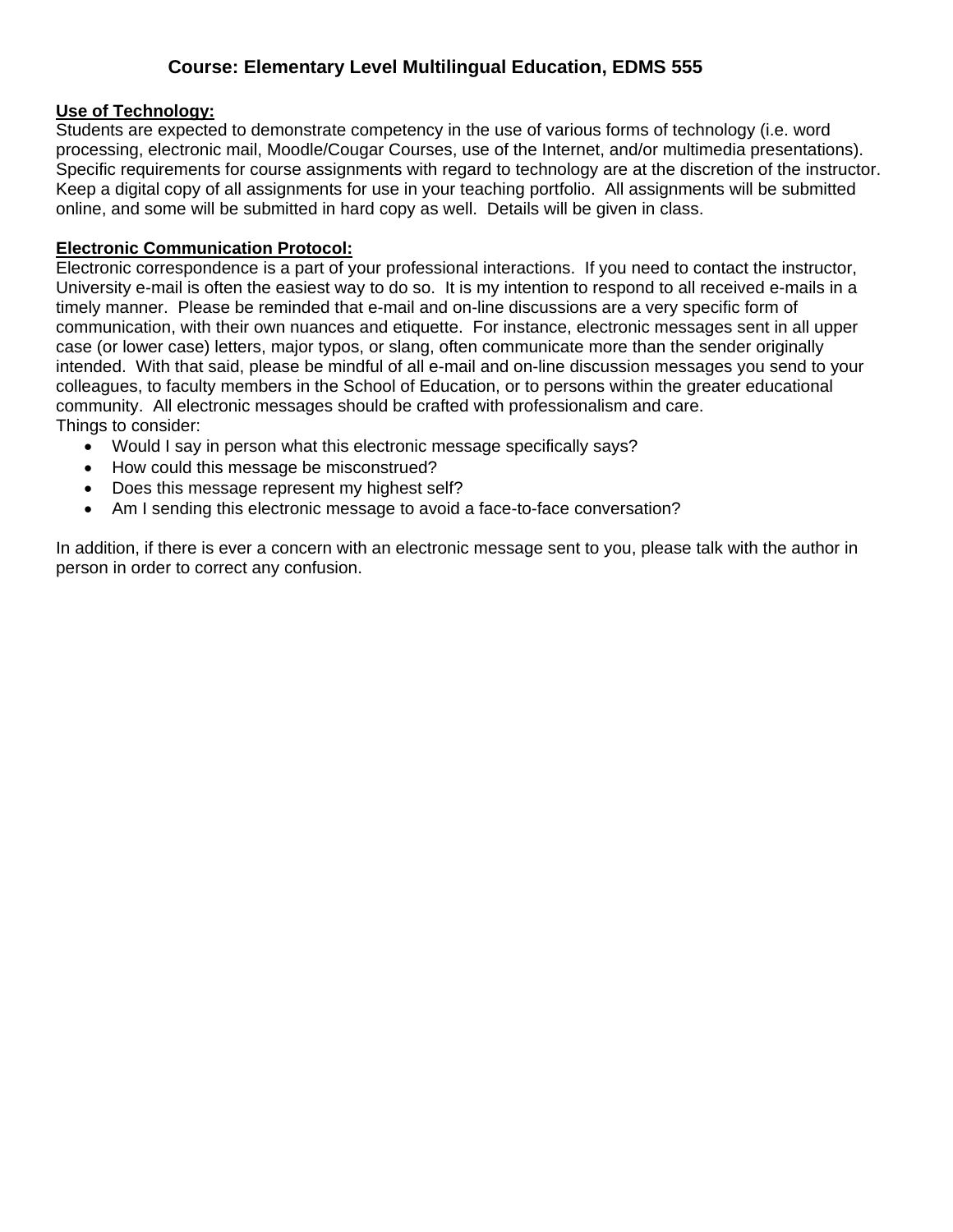**The instructor reserves the right to alter the instructional timeline, add, delete, and /or change topics and assignments in response to individual and class needs.** 

| <b>Date</b>          | <b>Topics</b>                                                                                                                                                                                                                                                                                    | <b>Assignments (if any)</b>                                                                                                                                        |
|----------------------|--------------------------------------------------------------------------------------------------------------------------------------------------------------------------------------------------------------------------------------------------------------------------------------------------|--------------------------------------------------------------------------------------------------------------------------------------------------------------------|
| Session 1<br>8/31/11 | <b>Introducing Sheltered Instruction</b><br><b>Getting to Know Your Students</b><br>$\bullet$<br>Who Are English Learners?<br>SIOP 1: Introducing Sheltered Instruction<br>SIOP Model Overview/ Model Lesson<br>$\bullet$<br><b>Discuss ELL/ Immigrant Interview</b><br>$\bullet$<br>assignment. | <b>Reading for next session:</b><br><b>SIOP Chapter 1</b><br>Diaz-Rico: Chapter 3 (Moodle)                                                                         |
| Session 2<br>9/7/11  | <b>Introducing Sheltered Instruction</b><br>Second Language Acquisition Theories<br>$\bullet$<br>Bilingual Education; research, theoretical<br>$\bullet$<br>framework, history                                                                                                                   | Due: Reading Response #1<br><b>Reading for next session:</b><br><b>SIOP Chapter 2</b>                                                                              |
| Session 3<br>9/14/11 | <b>Lesson Preparation</b><br>Language & Content Objectives<br><b>Activity: Writing Language &amp; Content</b><br><b>Objectives</b><br>Supplementary materials<br>Adaptation of content for ELL levels<br>$\bullet$<br><b>Discuss: Observation assignment</b><br>$\bullet$                        | <b>Due: ELL/Immigrant Interview</b><br><b>Reading for next session:</b><br><b>SIOP Chapter 3</b><br>Download ELD standards and read the<br>Introduction pgs.11-15. |
| Session 4<br>9/21/11 | <b>Building Background</b><br>Linking Concepts to Background<br>Experiences<br>Linking Between Past Learning and<br><b>New Concepts</b><br>Cognitive Academic Language<br>Proficiency: Vocabulary instruction                                                                                    | Due: Reading Response #2<br><b>Reading for next session:</b><br><b>SIOP Chapter 4</b>                                                                              |
| Session 5<br>9/28/11 | <b>Comprehensible Input</b><br><b>Appropriate Speech</b><br><b>Clear Explanations</b><br>Techniques to make content clear<br><b>CELDT Testing</b>                                                                                                                                                | Due: Reading Response #3                                                                                                                                           |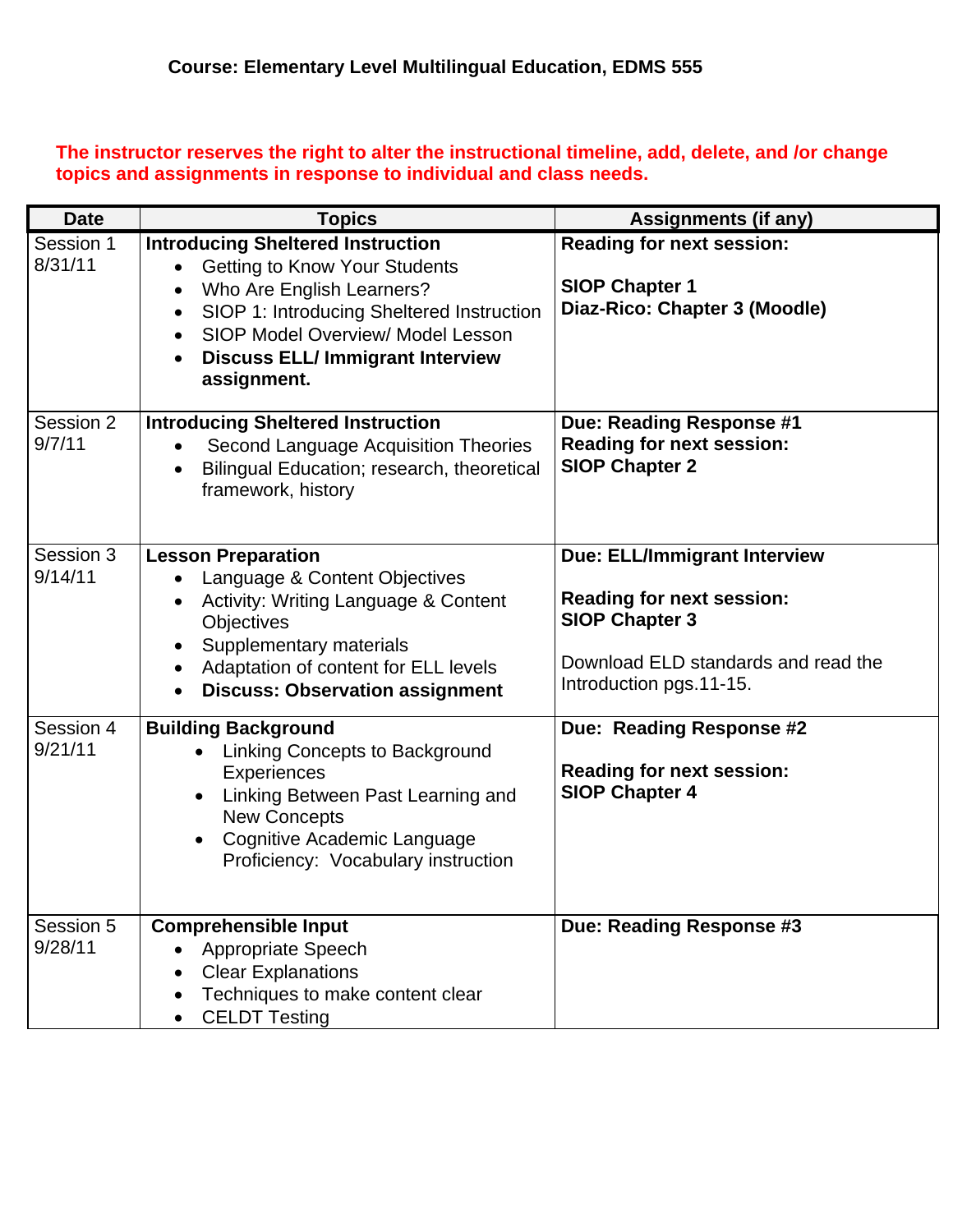| Session 6<br>10/5/11  | <b>Comprehensible Input</b><br>California English Language<br>$\bullet$<br>Development (ELD) Standards and<br><b>Levels of Proficiency</b><br>Aligning California Content Standards<br>$\bullet$<br>with ELD Standards                                                                                                                    | <b>Reading for next session:</b><br><b>SIOP Chapter 5</b>                               |
|-----------------------|-------------------------------------------------------------------------------------------------------------------------------------------------------------------------------------------------------------------------------------------------------------------------------------------------------------------------------------------|-----------------------------------------------------------------------------------------|
| Session 7<br>10/12/11 | <b>Strategies</b><br>• Scaffolding<br>Questioning: HOTS, Bloom's Taxonomy<br>$\bullet$<br><b>Grouping Configurations &amp; Wait Time</b><br>$\bullet$<br>Using the ELD Standards and the CA<br><b>Content Standards to Differentiate</b><br>Instruction<br>Differentiated Instruction in action:<br>$\bullet$<br>models for K-6 classroom | Due:<br><b>Observation</b><br><b>Reading for next session:</b><br><b>SIOP Chapter 6</b> |
| Session 8<br>10/19/11 | <b>Interaction</b><br><b>Providing Opportunities for Interaction</b><br>$\bullet$<br>and Discussion<br><b>Grouping Configurations</b><br>$\bullet$<br><b>Wait Time</b><br>Clarifying Key Concepts in L1<br>$\bullet$<br><b>Preview: SJ&amp;E Lesson Designs</b>                                                                           | <b>Reading for next session:</b><br><b>SIOP Chapter 7</b>                               |
| Session 9<br>10/26/11 | <b>Practice/Application</b><br><b>Materials &amp; Manipulatives</b><br>Activities that Integrate Content and<br>$\bullet$<br>Language Knowledge<br>Activities that Integrate Language Skill<br>$\bullet$<br><b>Preview Multicultural Literature</b><br>$\bullet$<br><b>Annotation</b>                                                     | <b>Reading for next session:</b><br>Diaz Rico Chapter 5 (Moodle)                        |
| Session 10<br>11/2/11 | <b>Content Area Instruction</b><br>The SDAIE Model<br>$\bullet$<br><b>Content Area Application</b><br>$\bullet$                                                                                                                                                                                                                           | <b>Reading for next session:</b><br><b>SIOP Chapter 8</b>                               |